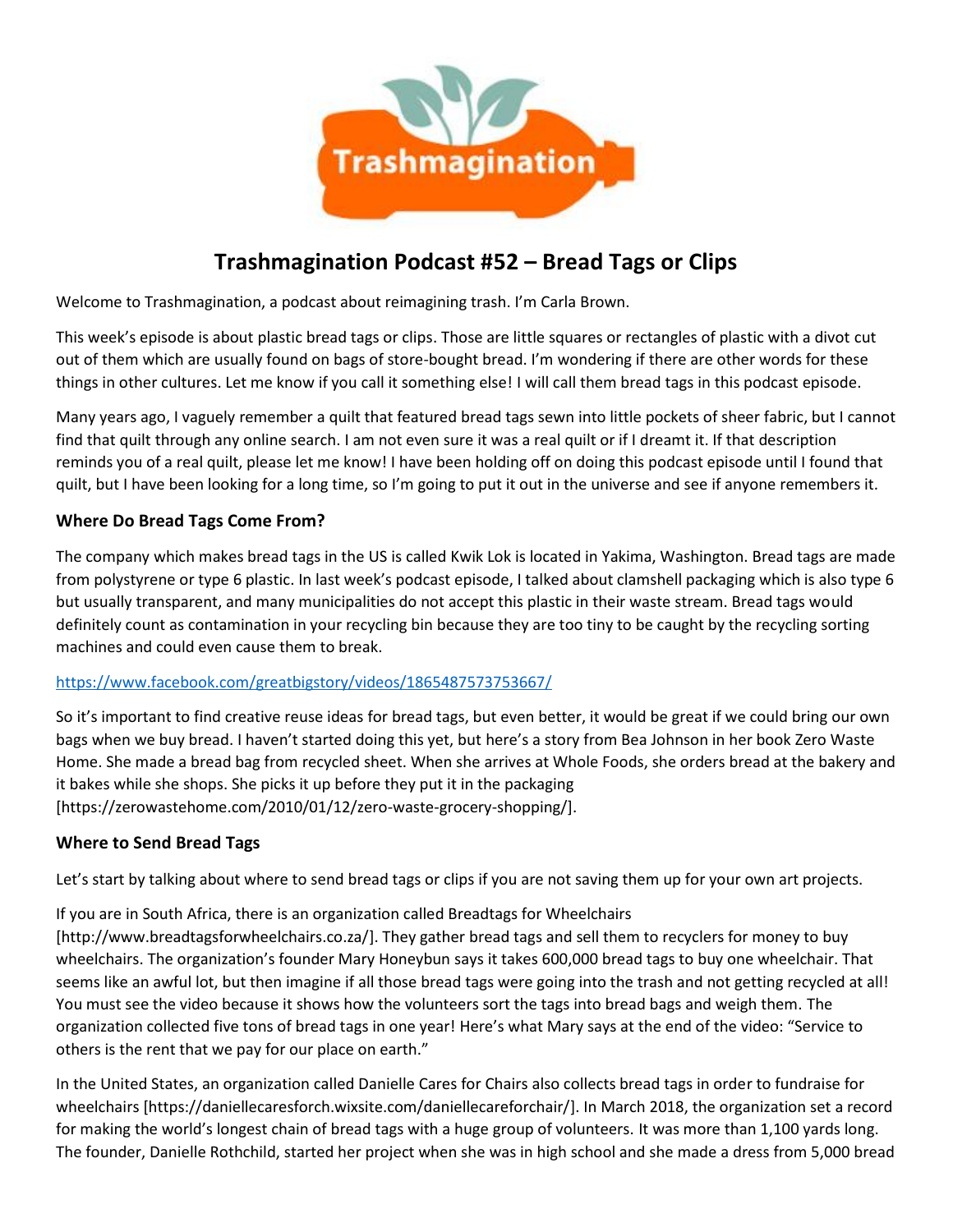tags to compete in a state contest for creative reuse [https://www.indystar.com/story/news/local/hamilton county/2017/05/22/carmel-teen-makes-dress-out-plastic-and-its-all-greater-good/324611001/]. The event was through an organization called the Family, Career and Community Leaders of America – I will link to info about that contest in the show notes [http://fcclainc.org/programs/star-event-descriptions.php]. She started collecting the tags for her dress, but the collection process went so well that she received 40,000 bread tags. She realized that she needed to find another use for them, and that's when she learned about the organization in South Africa – Breadtags for Wheelchairs – and decided to follow the example.

If just these two organizations are gathering \*tons\* of bread tags, imagine how many end up in landfill or the ocean.

In Australia, I found two artists making installations from bread tags:

- The Bread Clip Appreciation Society https://www.instagram.com/breadclipappreciationsociety/ 1 / 101 Queen St Woollahra NSW 2025 Australia
- The Breadtag Project https://www.facebook.com/pg/breadtagproject/

The artist behind the Breadtag Project is Shani Nottingham, and she makes cute sculptures from her bread tags like a slice of watermelon or a cactus. You can see some examples in the show notes.

If anyone knows of organizations or artists who are collecting bread tags in other parts of the world, please let me know and I'll add them to the show notes. I have been collecting bread tags for many years and my collection fits inside a shoebox. It takes a long time to gather enough to do a mosaic or any sizeable installation.

## **What to Make with Bread Tags and Clips**

Now let's switch gears and talk about things YOU can do with bread tags.

- Put it on the end of a roll of tape so you don't have to use your fingernail to start a new piece.
- Stick them on the pages of a book to make tabs to quickly find a spot in the book.
- Label cords hanging behind a desk so you don't have to guess which cord goes with each device.
- When you serve wine, put them on the stem so people can find their own glass. These are sometimes called "wine charms."
- If you wear the type of flip flop that has a little piece that goes between your toes, and that part breaks, you can put a bread tag under the sole to hold it in place.
- Use it as a guitar pick.
- Make a shaker toy or abacus [http://almostunschoolers.blogspot.com/2011/01/cereal-box-and-bread-clip counting.html] from bread tags and milk jugs – and if you can't picture that – check the links on the Pinterest board that I made for bread tags and clips [https://www.pinterest.com/trashmagination/bread-tags/]
- The blog "Raising Dragons" makes an alphabet or math activity by writing letters or numbers on bread tags [https://www.raisingdragons.com/bread-clip-alphabet/]. For one activity, the kids pick up a bread tags by sucking through a straw and lifting them into a cup.
- **Amanda Formaro** has a very cute style that she applies to bread tags in order to make monsters [https://craftsbyamanda.com/recycled-bread-tag-monsters/], gingerbread people [https://craftsbyamanda.com/bread-tag-gingerbread-men/] and snowmen [https://craftsbyamanda.com/recycled-bread-tag-snowmen/]. She paints the bread tags first and then adds details including googly eyes. If you add a safety pin to the back of these designs, they can become pins or "swaps" if you are a Girl Scout.
- You might remember **Noah Scalin** I mentioned him back in the episode on shoes. He wrote a book called "Skull-A-Day. Skull #24 was bread tag skull design made from three white bread tags and some safety pins -<br>https://skulladay.blogspot.com/2007/06/24-closure-skull.html.
- Various artists incorporate bread tags into their designs of birthday cards [https://www.pinterest.com/pin/496099715190354730/].